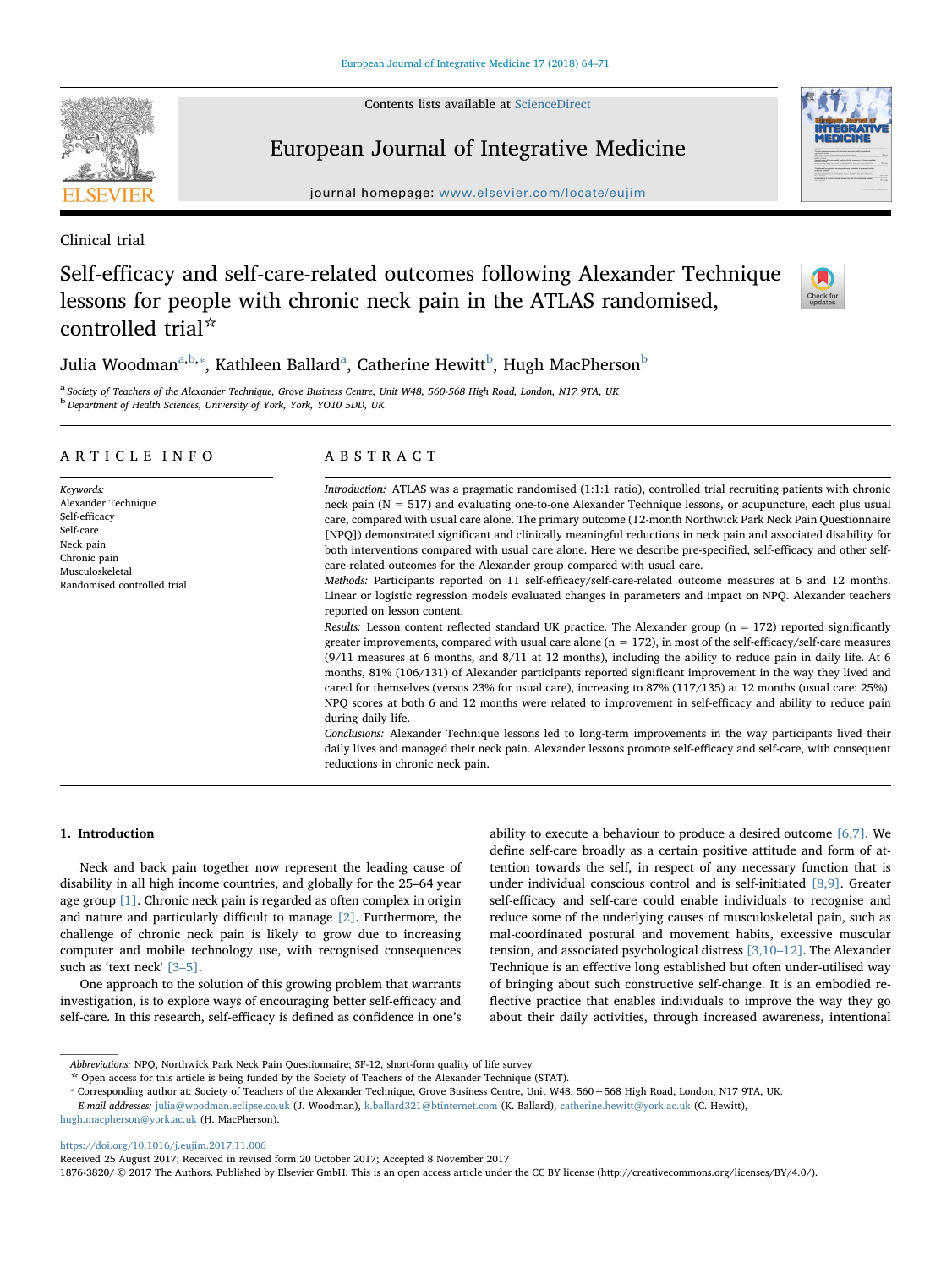inhibition of unwanted reaction and unnecessary action, and with more effective direction of thought; all leading to improved overall muscle tone and postural support with less stiffness [13–[16\].](#page-6-5) The Technique is usually taught in one-to-one lessons, using integrated spoken and hands-on guidance [\[17,18\].](#page-6-6) Such lessons have led to diverse health and performance-related benefits [\[19,20\]](#page-6-7). Training in the Alexander Technique has been shown to increase dynamic postural muscle tone [\[21\]](#page-6-8), and improve movement coordination and balance [\[22](#page-7-0)–24]. These movement and balance changes are thought to result from the altered postural tone [\[25\]](#page-7-1). Research studies, often using qualitative methods, have reported improvements in psychological well-being, mood and confidence, as well as reduction in performance-related anxiety following one-to-one Alexander lessons [\[20,26](#page-6-9)–28].

The ATLAS (Alexander Technique Lessons or Acupuncture Sessions) trial is the second large randomised controlled study to evaluate the effectiveness of Alexander lessons in a chronic musculoskeletal pain population. The earlier ATEAM trial demonstrated that, compared with usual care alone, one-to-one Alexander lessons led to significant longterm reduction in chronic or recurrent back pain and associated disability, [\[18\].](#page-6-10) ATLAS compared usual care alone with either Alexander lessons or acupuncture (both plus usual care) for primary care patients with chronic (median 6 years) non-specific neck pain [\[16,29\]](#page-6-11). The ATLAS trial clinical findings have already been reported, with the primary outcome of the Northwick Park Neck Pain Questionnaire demonstrating statistically significant and clinically meaningful reductions in pain and associated disability for both Alexander lessons and for acupuncture sessions compared with usual care alone, with the benefit maintained to at least 12 months [\[16\].](#page-6-11) The trial design encompassed a range of additional participant-reported outcomes that were pre-specified in the protocol, mostly relating to self-efficacy and the ability to improve self-care [\[29\].](#page-7-2) In addition to the outcome data collected from participants, data were also collected from the practitioners regarding delivery of Alexander lessons and acupuncture. Findings for the acupuncture group have been published separately [\[16,30\].](#page-6-11) Here we report the results for the self-efficacy and other selfcare-related outcomes in the Alexander group.

The main aims of the current analysis are: to evaluate the extent of change in self-efficacy and self-care ability during and following a series of one-to-one lessons in the Alexander Technique; to compare the extent of any such changes with those in the group receiving usual care alone; and to identify any relationships between such changes and the long-term clinical outcome already reported in this chronic neck pain population. The ATLAS trial was not designed for direct comparison of Alexander lessons and acupuncture; however, based on descriptive analyses, we report similarities and differences between the outcomes for the two interventions [\[30\]](#page-7-3), as a means of gaining insight into their distinctive natures. An additional objective is to report on the content of the Alexander lessons delivered in the trial.

## 2. Methods

The design and methodology for the ATLAS trial (Current Controlled Trials, ISRCTN15186354) have been described in full elsewhere and are briefly summarised here [\[16,29\]](#page-6-11).

### 2.1. Study design and participants

ATLAS (Alexander Technique Lessons or Acupuncture Sessions) was a pragmatic, three-arm randomised controlled trial that recruited people who had consulted their primary care practitioner (GP) for chronic, non-specific neck pain. GP surgery databases were searched for potential participants who were invited to complete a baseline questionnaire, screened later for eligibility. Inclusion criteria were: age  $\geq$  18 years, neck pain duration  $\geq$  3 months, and a Northwick Park neck pain and associated disability Questionnaire (NPQ) score of  $\geq$  28% [\[31,32\]](#page-7-4). Exclusion criteria included serious underlying pathology. Eligible

participants were randomised in a 1:1:1 ratio to Alexander lessons plus usual care, acupuncture plus usual care, or usual care alone. In total, 517 patients were recruited and randomised between March 2012 and April 2013.

Written informed consent was obtained from all participants and ethical approval from Leeds West Research Ethics Committee (REC ref 11/YH/0402).

## 2.2. Alexander Technique teachers

All participating Alexander teachers were members of the Society of Teachers of the Alexander Technique (STAT) with at least 3 years' teaching experience and a declared commitment to their continuing professional development. Teaching methods involved verbal and hands-on guidance in line with usual practice and UK-based National Occupational Standards Skills-for-Health guidelines [\[33\].](#page-7-5)

## 2.3. Interventions

Participants randomised to the Alexander group were offered a total of 20 one-to-one lessons, each 30-minutes' duration (600 minutes total) plus continued usual medical care. Lessons were typically weekly, with the option of being twice-weekly initially and later fortnightly, with the intention of completion within 5 months. Participants randomised to the acupuncture group were offered an equivalent intervention duration of traditional Chinese acupuncture plus continued usual medical care. All participants received usual care which consisted of treatment routinely provided to primary care patients (both general and neck pain-specific), such as prescribed medications and visits to other healthcare professionals, for example physiotherapists.

#### 2.4. Participant-reported outcomes

The primary outcome measure for the trial was the Northwick Park Neck Pain and associated Disability Questionnaire (NPQ), and these findings, together with secondary clinical outcome measures, have been reported elsewhere [\[16\]](#page-6-11). Additional outcome measures were included in the participant questionnaires that were completed at baseline, 6 and 12 months. Self-efficacy was determined by the five-question pain management sub-scale of the Chronic Pain Self-Efficacy Scale. In line with previous studies, we used the validated modified version in which the original 0−10 scale is replaced with 0−8 and 'certain' replaced with 'confident' [\[6,7,34\]](#page-6-3). The questions in this scale, scored 0 (totally unconfident) to 8 (totally confident), were 'How confident are you that you can: i) decrease your pain quite a bit?; ii) continue most of your daily activities?; iii) keep pain from interfering with your sleep?; iv) make a small-to-moderate reduction in your pain by using methods other than taking extra medications?; v) make a large reduction in your pain by using methods other than taking extra medications?'. The fouritem version of the Perceived Stress Scale was also used, and asked the following questions, scored 0 (never) to 4 (very often): 'In the last month, how often have you i) felt that you were unable to control the important things in your life?; ii) felt confident about your ability to handle your personal problems?; iii) felt that things were going your way?; iv) felt difficulties were piling up so high that you could not overcome them?' [\[35,36\]](#page-7-6). Other questions included in the participant questionnaire at 6 and 12 months were: 1. 'Can you use/apply the things you have learned from the care in everyday life situations to reduce pain?', a question modified from one that was used to assess selfmanagement in a previous neck pain trial ('reduce' replacing 'cope with') [\[37\]](#page-7-7); 2. 'During the care you received in the last  $6/12$  months, did you learn to improve the way you live and care for yourself?'; 3. 'To what extent are you able to put into practice the advice or teaching you received?'; 4. 'To what extent are the changes you have been making helpful to you?'; 5. 'Did you make any changes related to a) diet, b) exercise, c) relaxation, d) rest, e) work'?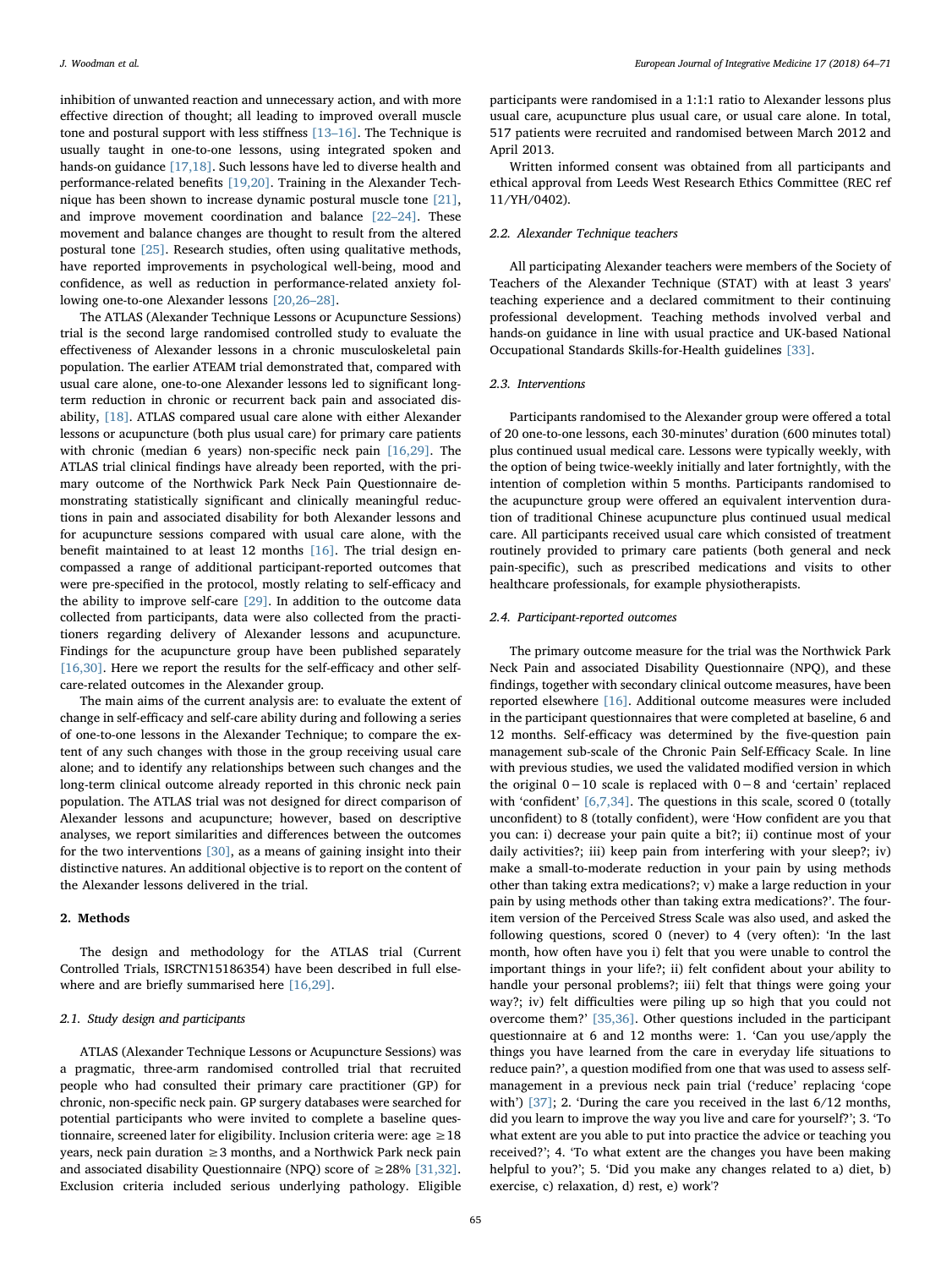#### 2.5. Practitioner-reported data

Following each lesson, the Alexander teachers recorded lesson content in a participant-specific log book that listed the basic components of lessons in terms of Alexander principles to explore, and practical activities that might be engaged in to help people discover how to apply the principles and improve their skill and understanding. Teachers recorded additional information in the log book when the participant had finished attending lessons.

### 2.6. Statistical analyses

Participants were analysed in the groups to which they were randomised, regardless of intervention adherence. Analyses were conducted in Stata version 13 (StataCorp. 2013. Stata Statistical Software: Release 13. College Station, TX: StataCorp LP). All analyses of participant-reported data were pre-specified in the published protocol [\[29\]](#page-7-2) (which was submitted for publication prior to the end of recruitment), and in a statistical analysis plan (which was finalised prior to data analysis). Analyses of data from the teacher log books were pre-specified prior to data lock. Assumptions were checked for all analyses and no transformations or adjustments were required.

Descriptive data were reported as means and standard deviations, or median, minimum and maximum for continuous variables, and counts and percentages for categorical variables.

Ability to make improvements in living/self-care and any changes in diet, exercise, relaxation, rest and work at 6 and 12 months were analysed individually by logistic regression. Self-efficacy, Perceived stress, ability to use what has been learnt, extent to which advice or teaching were put into practice, and extent to which changes were helpful−all at 6 and 12 months, were analysed individually by linear regression. To explore the impact of participant-reported variables measured during the intervention period and changes in NPQ outcomes at 6 and 12 months, either linear or logistic regression was utilised. NPQ outcomes were analysed individually at each time point and included the participant-reported variables (or changes in these variables from baseline) as fixed effect covariates in the model.

Analyses were undertaken to explore if baseline factors might predict outcome independent of any intervention effect, with the baseline factor of interest included individually as a covariate in a linear regression model using NPQ score at 12 months as the outcome and adjusting for the same covariates as in the primary analysis  $[16]$ . Other analyses explored whether intervention effects varied among the levels of these baseline factors by extending this model to also include an interaction term between the potential moderator and intervention in the regression model. Estimates (including odds ratios for binary data) and 95% confidence intervals were presented (where appropriate) for each model.

All regression models adjusted for baseline NPQ, age, neck pain duration, gender and city as fixed effects and GP practice as a random effect using robust standard errors (Stata regress command with cluster option).

The teacher log book data were analysed using linear regression. These analyses were within-group only, since different data were collected for the Alexander lesson and usual care alone groups.

### 3. Results

#### 3.1. Baseline characteristics

The baseline characteristics of the 344 participants were similar across the Alexander Technique lesson and usual care alone groups ([Table 1](#page-2-0)). The study population included more women than men (69% versus 31%, respectively), was predominantly white (89%), with mean age of 54 years (SD 14), and a mean age of leaving full-time education of 18 years. More than half of participants (61%) were currently in paid

<span id="page-2-0"></span>

| Table 1               |  |
|-----------------------|--|
| Baseline demographics |  |

|                                                     | Alexander<br>Technique lessons<br>$(N = 172)$ | Usual care<br>alone<br>$(N = 172)$ | Overall<br>$(N = 344)$      |
|-----------------------------------------------------|-----------------------------------------------|------------------------------------|-----------------------------|
| Mean age, years (SD)<br>Gender: Female, n (%)       | 53.62 (14.59)<br>120 (69.8)                   | 53.85 (12.95)<br>118 (68.6)        | 53.74 (13.77)<br>238 (69.2) |
| Ethnicity, $n$ $(\%)$                               |                                               |                                    |                             |
| White-British                                       | 151 (89.4)                                    | 152 (88.9)                         | 303 (89.1)                  |
| Indian                                              | 4(2.4)                                        | 3(1.8)                             | 7(2.1)                      |
| Bangladeshi                                         | 0(0.0)                                        | 0(0.0)                             | 0(0.0)                      |
| Pakistani                                           | 4(2.4)                                        | 2(1.2)                             | 6(1.8)                      |
| Chinese                                             | 1(0.6)                                        | 1(0.6)                             | 2(0.6)                      |
| Afro-Caribbean                                      | 1(0.6)                                        | 0(0.0)                             | 1(0.3)                      |
| Other                                               | 8(4.7)                                        | 13(7.6)                            | 21(6.2)                     |
| Mean age left full-time<br>education, years<br>(SD) | 18.20 (6.13)                                  | 18.58 (5.98)                       | 18.39 (6.05)                |
| Outcome measures at baseline, mean (SD)             |                                               |                                    |                             |
| NPO % score                                         | 39.38 (11.91)                                 | 40.46 (11.60)                      | 39.92 (11.75)               |
| SF-12 Physical<br>Component score                   | 39.87 (9.75)                                  | 40.98 (9.49)                       | 40.42 (9.62)                |
| SF-12 Mental<br>Component score                     | 45.63 (12.22)                                 | 46.59 (10.87)                      | 46.11 (11.56)               |
| Perceived Stress Scale<br>score                     | 6.46(2.96)                                    | 6.15(3.36)                         | 6.31(3.17)                  |
| Chronic Pain Self-<br>efficacy Scale                | 4.18 (1.53)                                   | 4.17(1.54)                         | 4.17(1.53)                  |
| Employment status, n (%)                            |                                               |                                    |                             |
| Currently in paid<br>employment                     | 100(59.2)                                     | 106 (62.0)                         | 206 (60.6)                  |
| Reduced hours due to<br>neck pain                   | 11(9.1)                                       | 8(6.5)                             | 19 (7.8)                    |
| Stopped working due to<br>neck pain                 | 10(6.2)                                       | 12(7.4)                            | 22(6.8)                     |

SD: standard deviation; NPQ: Northwick Park Neck Pain Questionnaire score; SF-12: short-form quality of life survey (6- and 12-month outcomes for SF-12 have been reported previously [\[16\]](#page-6-11); There were 3 missing responses for ethnicity in the Alexander group and 1 for the usual care group; 8 missing responses for age left full-time education in each group; 3 missing responses in each group for the SF-12; 1 missing response on the Perceived Stress Scale and Pain Self-Efficacy Scale in the Alexander group; 3 missing responses for in paid employment in the Alexander group and 1 in the usual care group; 51 missing responses for reduction in hours in the Alexander group and 48 in the usual care group; 11 missing responses for stopping work due to neck pain in the Alexander group and 10 in the usual care group.

employment, although 8% had reduced their hours and 7% had stopped working altogether because of their neck pain [\(Table](#page-2-0) 1).

## 3.2. Intervention delivery and adherence

There was a wide range in the number of participants (1–21 participants, median: 8) taught by each of the 18 Alexander Technique teachers; 137 (40%) participants were located in Leeds, 123 (36%) in York, 47 (14%) in Manchester and 37 (11%) in Sheffield.

The majority of participants in the Alexander Technique group (60%, 104/172) attended all 20 of the lessons offered. The remaining 40% attended a mean of 5.4 lessons (SD 6.3; range: 0 to 19), including 12% (21/172) who did not attend any. Overall, the mean number of lessons attended was 14.2 (SD 8.2; range 0 to 20). Dropout from the Alexander lesson group was most frequent in the period prior to and during the first few lessons; thereafter dropout was low and more evenly spread ([Fig. 1](#page-3-0)). Where fewer than 20 lessons were attended  $(n = 68)$ , discontinuation was initiated by: the participant (22%), by the teacher (13%), due to loss of contact (15%), due to crisis (6%), for other reasons (15%), or due to lessons never having begun (30%).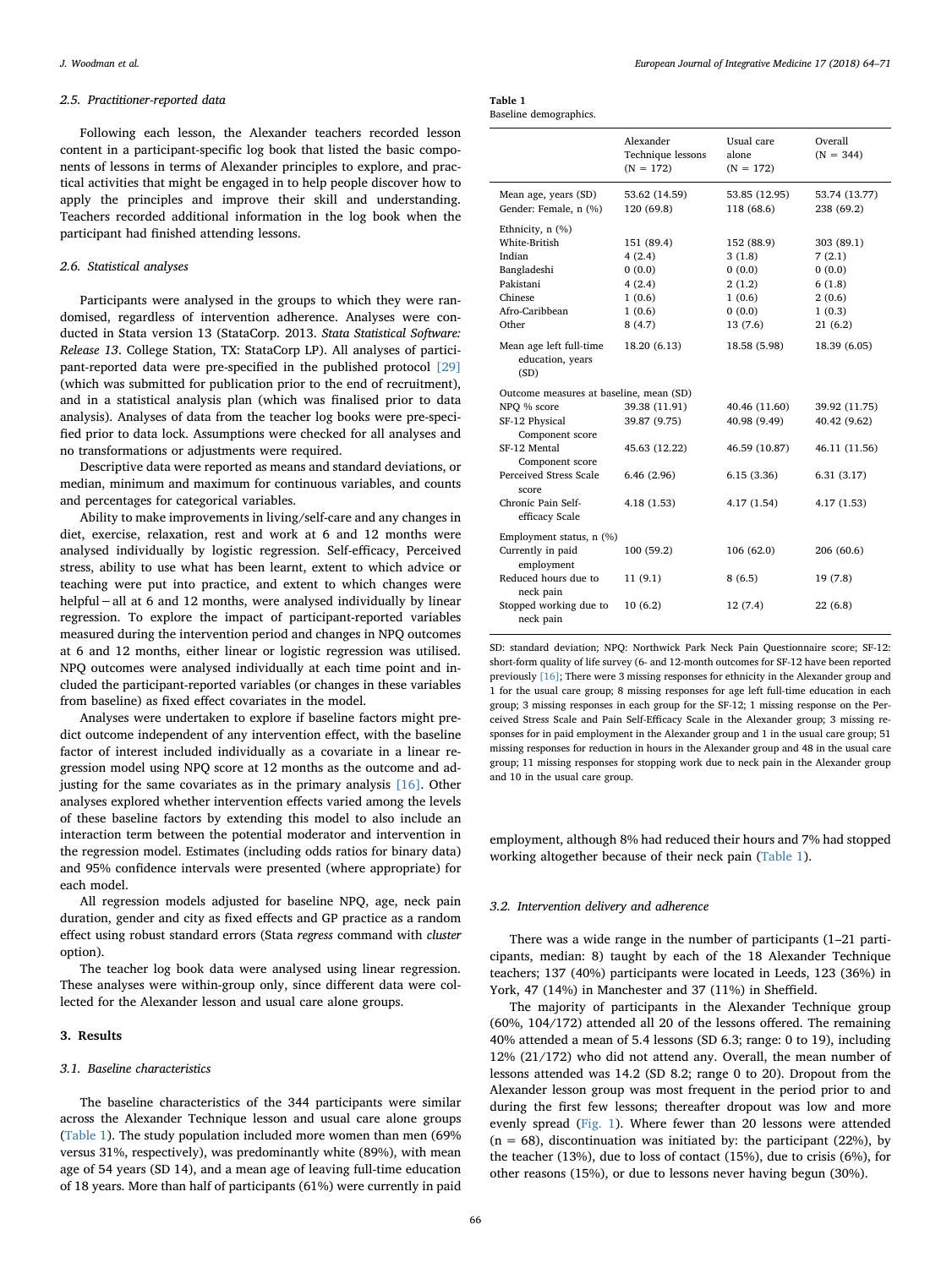<span id="page-3-0"></span>

Fig. 1. Intervention adherence: Percentage of participants attending Alexander Technique lessons over the 20 lessons offered.

Adapted with permission from MacPherson, H. et al. Alexander Technique lessons or acupuncture sessions for persons with chronic neck pain: A randomized trial. Annals of Internal Medicine 2015;163:653-662 (Appendix). Doi:[10.7326/M15-0667](http://doi.org/10.7326/M15-0667). ©American College of Physicians.

### 3.3. Participant-reported outcomes

Nine of the eleven outcomes differed significantly between the Alexander lesson and usual care alone groups at 6 months, and this difference was maintained at 12 months for eight of the outcomes ([Table 2](#page-4-0)). Self-efficacy was significantly greater for the Alexander lesson group than for usual care at both 6 and 12 months. Furthermore, at both time-points, the Alexander group reported significantly greater ability to apply what had been learnt in the Alexander lessons to reduce pain in their daily lives, than was reported by the usual care group based on their experience of care received ([Table 2](#page-4-0)). For the perceived stress score there was little difference between the Alexander and usual care groups at either 6 or 12 months.

In the usual care group there was a low response rate to the two questions relating to putting into practice the advice or teaching received during the trial: 26% compared with the group overall response rate of 79% to the other questions, and contrasting with the Alexander group response rates of 70% and 80%, respectively [\(Table 2\)](#page-4-0).

Some of the largest differences between the Alexander lesson and usual care group responses occurred in the ability of individuals to improve the way they lived and cared for themselves, with 81% of participants in the Alexander group reporting that they had learnt to improve this skill, and the figure rising to 87% at 12 months, while comparative values for usual care were 23% and 25%, respectively. Similarly, at both 6 and 12 months a much higher proportion of participants in the Alexander group than in the usual care group reported making changes relating to exercise, relaxation, rest and work, but not to diet [\(Table 2\)](#page-4-0).

## 3.3.1. Factors affecting clinical outcome

The greater self-efficacy, the level of ability to reduce pain by using/ applying things learnt during the trial, the extent of ability to put into practice the advice or teaching received, the extent to which the changes were helpful, and the changes made to exercise and relaxation by the Alexander lessons group compared with the usual care group, were all found to be related to NPQ scores at both 6 and 12 months ([Table 3](#page-5-0)). Learning to improve the way of living and caring for oneself was found to be related to NPQ score at 6 months but with weaker evidence by 12 months [\(Table 3\)](#page-5-0).

In separate analyses, baseline demographics (gender, age, ethnicity, employment or educational status), prior neck pain duration, and self-efficacy at baseline were not found to predict clinical outcome (NPQ score) at 12 months, or to moderate intervention effects (Supplementary Table 1).

## 3.3.2. Outcome differences for trial interventions related to their key features

Some clear similarities and differences were seen between the selfcare-related outcomes for the Alexander lesson and the acupuncture groups in this trial (acupuncture data reported in full elsewhere [\[30\]](#page-7-3)). A descriptive comparison showed significant improvements, compared with usual care, during and following both interventions in the participants' ability to improve their way of living and self-care, and in the changes they made relating to relaxation, rest and work – with a greater degree of such change in the Alexander group (Supplementary Table 2). Both groups reported an ability to apply what they had learnt from the intervention during everyday life situations and so reduce their pain. The difference from usual care for this parameter was statistically significant for the Alexander group, reflecting the fact that development of this ability is a key component of Alexander lessons. Participants in the acupuncture group alone made statistically significant dietary changes as a result of the intervention when compared with the usual care group (Supplementary Table 2), reflecting the fact that dietary advice is a key component of acupuncture practice but not of Alexander lessons.

#### 3.4. Practitioner-reported data

Alexander Technique teachers reported being able to teach in line with their usual practice, with 93.8% (136/145) of the participants taught in this way. Log book data also revealed that lessons were generally organised around observation of, and reflection on, the manner of performing everyday activities such as sitting, standing, moving and lying resting in a particular way, while incorporating fundamental Alexander principles. Such activities provided a framework for the learning and practise of Alexander thinking and practical skills, and for the development of an understanding of the main principles; these had an integral role throughout each lesson (Supplementary Table 3).

## 4. Discussion

Individuals with chronic neck pain who attended Alexander Technique lessons reported improvements in a wide range of outcomes related to self-efficacy and self-care, with a significantly greater degree of positive change than occurred with usual care alone. These benefits were generally maintained over the 12 months of the study. Furthermore, many of these changes were found to be related to an improvement in clinical outcome, as assessed by the NPQ score at 12 months.

Strengths of this pragmatic study include the high overall adherence rate, with 60% of participants attending all 20 Alexander lessons and non-adherers generally being individuals who either never began their lessons (12%), or those who discontinued after one or two lessons. Furthermore, an overwhelming majority of participants (94%) were taught the Alexander Technique in line with their teachers' usual practice. This indicates that the trial design and conduct adequately reflected the 'real world' setting and suggests that the results are likely to be transferrable to routine practice. The log book data completed by the Alexander teachers also revealed that the lesson content and delivery in the trial reflected current standard Alexander teaching practice across the UK, as shown by a recent large-scale national survey [\[17\]](#page-6-6). This survey did reveal some variation in teaching practice between the three participating professional organisations, but as the majority of Alexander teachers in the UK belong to the Society of Teachers of the Alexander Technique, as do all those who worked in this trial, the teaching in the ATLAS trial can be taken to be broadly representative of current overall UK teaching practice.

Limitations of the current analysis include low statistical power, resulting from the trial being powered only for comparison of groups for the main clinical outcome of NPQ score. In addition, only the participant-reported outcomes were pre-specified in the protocol; however,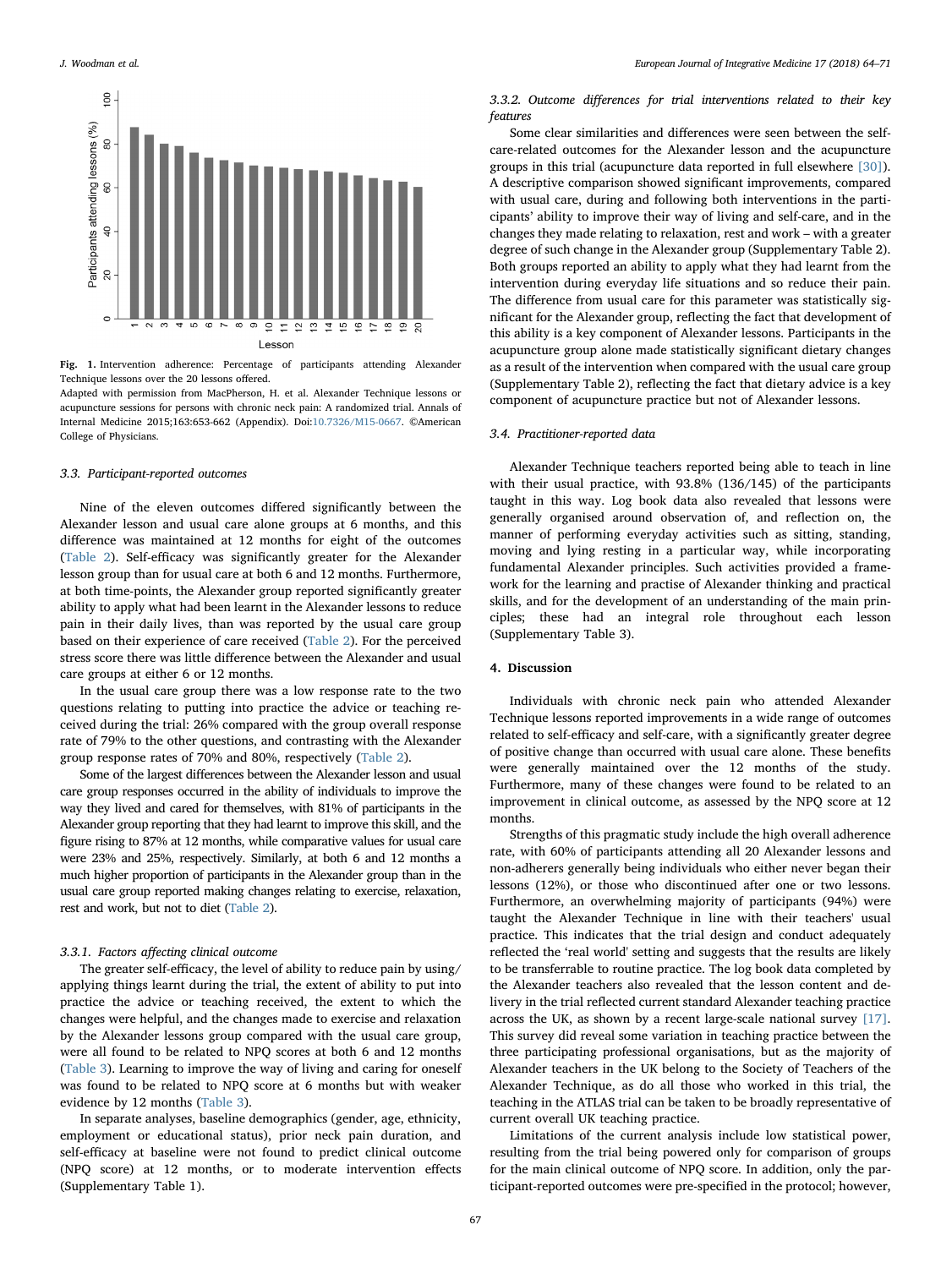Table 2

Participant-reported self-efficacy and self-care-related outcomes following Alexander Technique lessons compared with usual care alone at 6 and 12 months. Participant-reported self-efficacy and self-care-related outcomes following Alexander Technique lessons compared with usual care alone at 6 and 12 months.

<span id="page-4-0"></span>

| Outcome                                                                                                                                                                                                | 6 months                                    |                                                         |                                                         |                     | 12 months                                                           |                                      |                                                    |               |
|--------------------------------------------------------------------------------------------------------------------------------------------------------------------------------------------------------|---------------------------------------------|---------------------------------------------------------|---------------------------------------------------------|---------------------|---------------------------------------------------------------------|--------------------------------------|----------------------------------------------------|---------------|
|                                                                                                                                                                                                        | Alexander Technique<br>lessons Mean (SD; N) | Usual care alone<br>Mean (SD; N)                        | Difference from usual<br>care alone (95% CI)            | p-value             | Alexander Technique<br>lessons Mean (SD; N)                         | Usual care alone<br>Mean (SD; N)     | Difference from usual<br>care alone $(95%$ $\Box)$ | p-value       |
| Chronic Pain Self-efficacy Scale [scored 0: 'totally unconfident' to 8:<br>totally confident'; higher scores indicate greater self efficacy]                                                           | 5.05 (1.69; 134)                            | 3.92 (1.52; 139)                                        | $1.09(0.63 \text{ to } 1.55)$                           | ${}< 0.001$         | 5.01 (1.78; 137)                                                    | 4.14 (1.68; 139)                     | $0.81(0.37$ to $1.24$ )                            | 0.001         |
| Can you use/apply things you learned from the care in everyday<br>Perceived Stress Scale [0 to 16; lower scores indicate less stress]<br>life situations, to reduce pain? [0: never' to 4: 'everyday'] | 2.72 (1.10; 130)<br>5.54 (3.27; 136)        | 5.67 (3.23; 144)<br>1.45 (1.11; 125)                    | $-0.02 (-0.84 \text{ to } 0.80)$<br>1.30 (0.94 to 1.66) | ${}< 0.001$<br>0.97 | 2.59 (1.13; 140)<br>5.63 (3.32; 139)                                | 5.84 (3.48; 140)<br>1.48 (1.09; 128) | $-0.12 (-0.79)$ to $0.54$ )<br>1.11 (0.83 to 1.38) | 0.001<br>0.70 |
| To what extent are you able to put into practice the advice or<br>teaching you received?' [O: 'not at all' to 10: 'completely]                                                                         | 6.59(2.41; 116)                             | 4.28 (3.20; 43)                                         | 2.20(0.91 to 3.50)                                      | 0.002               | 6.21 (2.64; 126)                                                    | 5.16 (3.26; 44)                      | 1.01 $(-0.20$ to $2.21)$                           | 0.10          |
| To what extent are the changes you have been making helpful 6.62 (2.64; 117)<br>to you?' [0: 'not at all' to 10: 'completely]                                                                          |                                             | 4.29 (2.98; 45)                                         | 2.23 (0.96 to 3.50)                                     | 0.001               | 6.28 (2.66; 123)                                                    | 4.91 (2.95; 46)                      | 1.21 (0.04 to 2.38)                                | 0.04          |
| Yes/No response questions                                                                                                                                                                              | yes' guinewana N/u                          | $(15\%$ obsets a color ( $\%$ ) (%) Odds ratio (95% CI) |                                                         | p-value             | n/N answering 'yes' (%) n/N answering 'yes' (%) Odds ratio (95% CI) |                                      |                                                    | p-value       |
| Did you learn to improve the way you live and care for yourself? 106/131 (80.9)<br>Did you make any changes related to:                                                                                | $N = 143$                                   | 29/128 (22.7)<br>$N = 148$                              | 15.32 (8.79 to 26.68)                                   | ${}< 0.001$         | 117/135 (86.7)<br>$N = 145$                                         | 31/123 (25.2)<br>$N = 144$           | 23.98 (10.02 to 57.41)                             | < 0.001       |
| Diet                                                                                                                                                                                                   | 12(8.4)                                     | 8(5.4)                                                  | $1.82(0.60 \text{ to } 5.47)$                           | 0.29                | 20(13.8)                                                            | 13 (9.0)                             | 1.69 (0.88 to 3.25)                                | 0.12          |
| Exercise                                                                                                                                                                                               | 47 (32.9)                                   | 27 (18.2)                                               | 2.12 (1.12 to 3.98)                                     | 0.02                | 60 (41.4)                                                           | 24 (16.7)                            | 3.51 (1.99 to 6.21)                                | 0.001         |
| Relaxation                                                                                                                                                                                             | 93 (65.0)                                   | 13 (8.8)                                                | 19.76 (10.37 to 37.63)                                  | ${}< 0.001$         | 95 (65.5)                                                           | 16(11.1)                             | 17.45 (8.92 to 34.14)                              | 0.001         |
| Rest                                                                                                                                                                                                   | 74 (51.7)                                   | 8(5.4)                                                  | 20.31 (9.15 to 45.06)                                   | ${}< 0.001$         | 77 (53.1)                                                           | 18 (12.5)                            | 8.33 (4.64 to 14.99)                               | < 0.001       |
| Work                                                                                                                                                                                                   | 55 (38.5)                                   | 5(3.4)                                                  | 20.95 (8.68 to 50.54)                                   | < 0.001             | 55 (37.9)                                                           | 12(8.3)                              | $6.98(3.19)$ to $15.24$                            | < 0.001       |

Adjustments were made for baseline NPQ score, duration of neck pain, age, gender and city as a fixed effect and GP practice as a random effect using robust standard errors; CI: confidence interval. Adjustments were made for baseline NPQ score, duration of neck pain, age, gender and city as a fixed effect and GP practice as a random effect using robust standard errors; CI: confidence interval.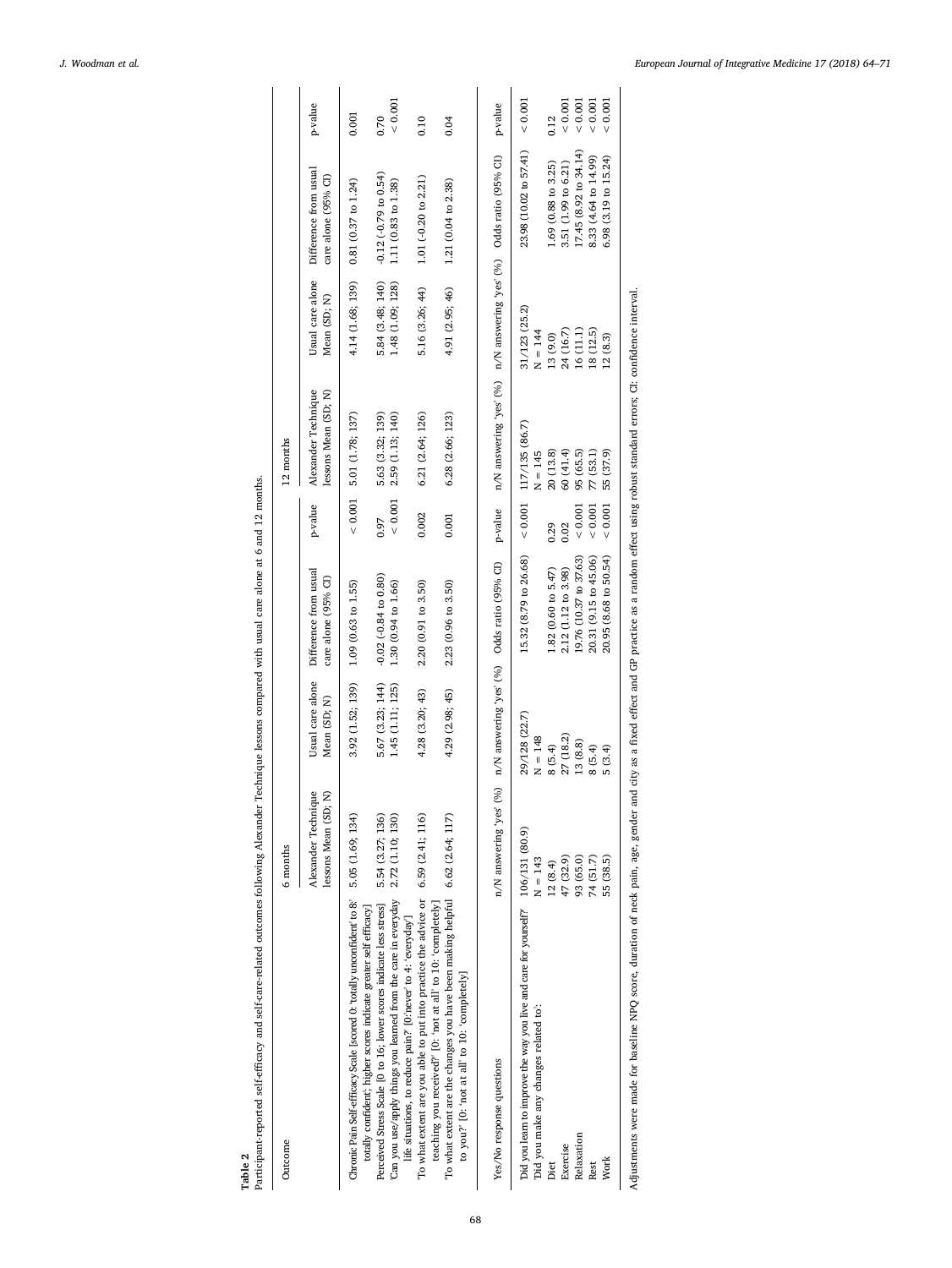<span id="page-5-0"></span>

| Parameter undergoing change following the intervention                                        |                                  |           | Difference in NPQ % score between Alexander Technique lesson group and usual care alone group (95% CI) |               |
|-----------------------------------------------------------------------------------------------|----------------------------------|-----------|--------------------------------------------------------------------------------------------------------|---------------|
|                                                                                               | 6 months                         | p-value   | 12 months                                                                                              | p-value       |
| Chronic Pain Self-Efficacy Scale                                                              | $-3.34 (-4.03 to -2.64)$         | < 0.001   | $-3.33(-4.44 \text{ to } -2.22)$                                                                       | 0.001         |
| Perceived Stress Scale                                                                        | $0.78$ $(0.22$ to $1.33)$        | 0.008     | 0.98 (0.45 to 1.52)                                                                                    | 0.001         |
| Ability to use/apply things learned from the care in everyday life situations, to reduce pain | $-2.72(-4.14 \text{ to } -1.29)$ | $< 0.001$ | $-3.03(-4.54 \text{ to } -1.52)$                                                                       | < 0.001       |
| Extent able to put into practice the advice or teaching received                              | $-1.09$ ( $-2.03$ to $-0.15$ )   | 0.024     | $-1.82(-2.57 \text{ to } -1.08)$                                                                       | ${}_{<0.001}$ |
| Extent that changes made have been helpful                                                    | $-1.79(-2.45 \text{ to } -1.12)$ | 0.001     | $2.32(-3.09 \text{ to } -1.56)$                                                                        | 0.001         |
|                                                                                               | Odds ratio (95% CI)              | p-value   | Odds ratio (95% CI)                                                                                    | p-value       |
| Learnt to improve the way you live and care for yourself                                      | $-5.27(-9.31 \text{ to } -1.23)$ | 0.012     | $-4.15 (-8.41$ to 0.12)                                                                                | 0.057         |
| Diet                                                                                          | $-1.18(-7.26 \text{ to } 4.90)$  | 0.685     | $1.00 (-5.91 to 7.90)$                                                                                 | 0.771         |
| Exercise                                                                                      | $-1.97(-3.84 \text{ to } -0.10)$ | 0.039     | $-3.81 (-7.14 \text{ to } -0.47)$                                                                      | 0.027         |
| Relaxation                                                                                    | $-5.70(-8.90 to -2.50)$          | 0.001     | $-5.03 (-8.72 to -1.33)$                                                                               | 0.009         |
| Rest                                                                                          | $-2.27$ ( $-5.57$ to 1.03)       | 0.171     | $-1.87(-5.32$ to 1.58)                                                                                 | 0.278         |
| Work                                                                                          | $-3.70(-7.70 to 0.30)$           | 0.069     | $-2.28(-5.55$ to 0.98)                                                                                 | 0.164         |

J. Woodman et al. *European Journal of Integrative Medicine 17 (2018) 64–71*

the practitioner-reported data analyses were speci fied in the statistical plan prior to data lock. A further limitation was the low response rate in the usual care group for the two outcome measures that related to putting into practice the advice or teaching received during the trial. Perhaps participants in this group did not perceive the relevance of these two questions? Their low response may have impacted the observed between-group differences for these two outcomes, particularly bearing in mind that the findings remained stable between 6 and 12 months for the Alexander group.

Although ATLAS was not designed, and therefore not powered, to be a comparative trial of Alexander Technique lessons and acupuncture sessions, the observed similarities and di fferences in self-e fficacy and other self-care-related outcomes may nevertheless provide interesting insights into these two distinctive approaches to healthcare. The differences in findings between the two intervention groups regarding the nature and amount of bene fit gained, demonstrate that bene fit was not simply due to the additional (and equal) time and attention that participants received from the Alexander teachers and acupuncturists compared with the provision of usual medical care alone. Rather, the observed di fferences are most likely to have resulted from speci fi c factors unique to each intervention. The participant-reported outcome measures employed can, therefore, be considered to provide meaningful data, even though some of them were devised specifically for the trial and were not validated measures. Previous trials have also demonstrated that long-term health benefits ensuing from Alexander Technique lessons are unlikely to result from non-speci fic e ffects of attention and touch [\[18,38\].](#page-6-10) The predominantly self-care nature of the Alexander Technique and the distinctive teaching methodology employed were reflected in the outcomes for that group, such as the ability of individuals to reduce pain during the activities of daily life by applying the Alexander principles. Together with the other analyses for the acupuncture group [\[30\],](#page-7-3) these findings accord with the view that acupuncture is predominantly therapeutic but with an important educational component primarily through lifestyle advice, while Alexander Technique lessons are primarily principle-based practical education and also have a therapeutic element.

To date there has been relatively little published research on the Alexander Technique and self-e fficacy/self-care. However, participants in the ATEAM randomised trial who learnt the Technique reported that they were better able to manage their chronic back pain condition [\[39\]](#page-7-8) . The same finding was reported by a service evaluation in a chronic pain clinic where Alexander lessons helped people manage self-perception of pain and reduce pain escalation, fear avoidance, and the e ffect of pain catastrophising [\[40\]](#page-7-9). These bene fits enabled a reduction in reliance on medication, with more than half of the participants stopping or reducing their pain medication following lessons.

In the current analysis, participants who had a better clinical outcome in terms of neck pain and associated disability tended to be those who reported an increase in self-e fficacy, and also those who reported being able to apply what they had learnt from their Alexander lessons during their daily lives to reduce pain. These findings are particularly encouraging in the light of the known role of self-e fficacy in relation to the management of chronic pain [\[41\]](#page-7-10). In addition, a high percentage of participants reported that they had learnt to improve the way they lived and cared for themselves as a result of the lessons and this percentage increased between 6 and 12 months from 81% to 87%, re flecting the reinforcing self-learning nature of the Alexander Technique and continuous benefit of applying it. This result is in line with the main clinical findings of the trial, which showed that the reduction in NPQ score observed at 6 months was maintained to 12 months, indicating little or no loss of bene fit once the Alexander lessons had ceased [\[16\].](#page-6-11) Longerterm retention of skills learnt in Alexander lessons has also been reported previously [\[42\]](#page-7-11).

Interestingly, there was no association between participants' selfefficacy at baseline and clinical outcome (NPQ), suggesting that good outcomes were not dependent on a pre-existing strong belief in ability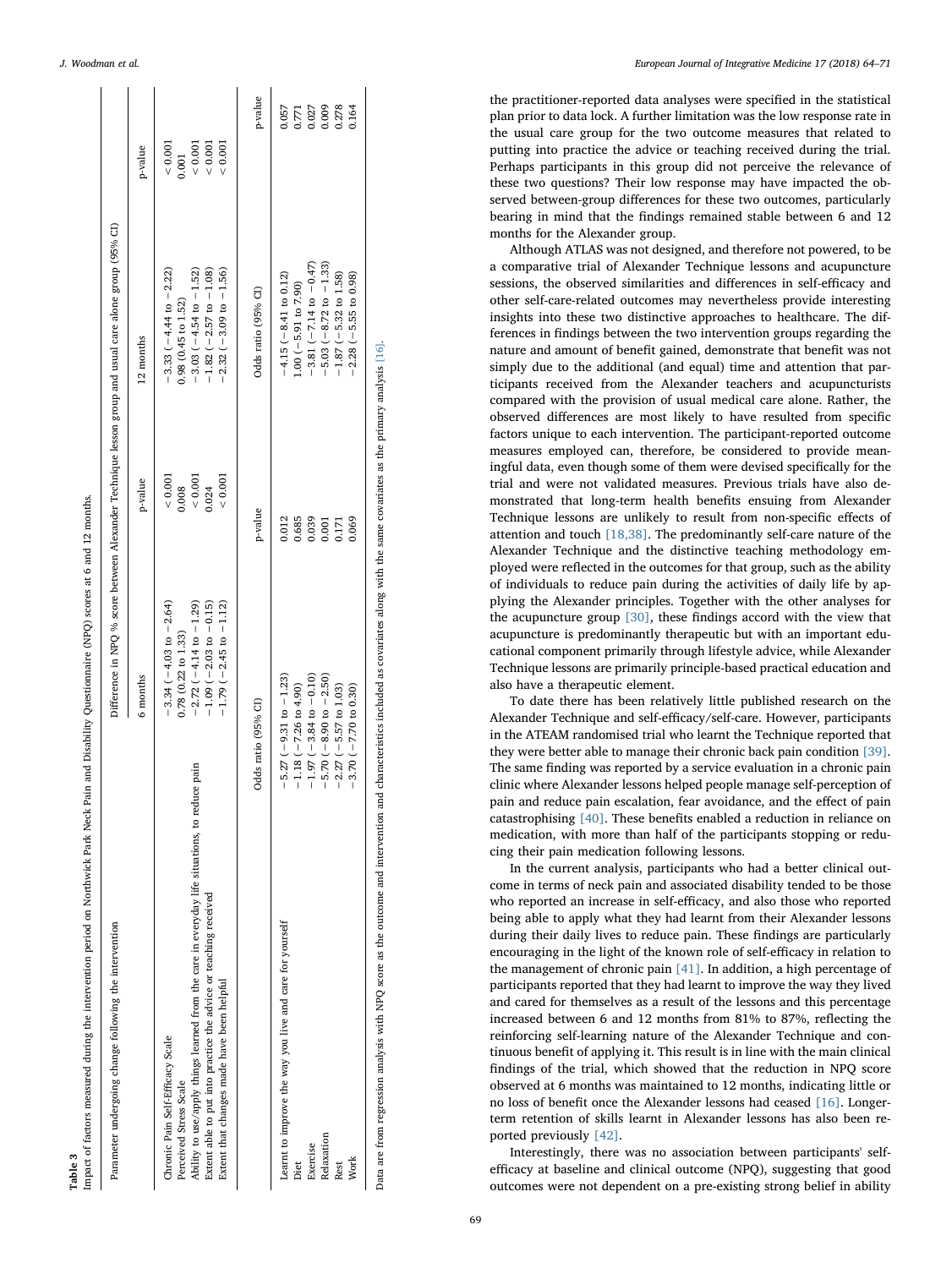to reduce pain. Rather, participants became more confident in their ability to reduce their pain as a result of attending Alexander lessons and learning the Technique, and this is what led to better clinical outcomes. The lack of baseline predictors of clinical outcome, taken together with the broad trial inclusion criteria that ensured a diverse and representative non-specific chronic neck pain population, suggest that Alexander lessons may be widely appropriate, with no differential effects identified for different subgroups of patients. Research in other areas has also shown that certain education-based interventions can lead to increased self-efficacy, with associated improvement in clinical outcomes, including pain reduction [\[43\].](#page-7-12)

The significant change in exercise that was reported in the Alexander group is interesting, particularly as specific exercise advice does not form part of Alexander teaching. If it signifies that the ATLAS Alexander group participants increased the amount of general exercise or activity they engaged in, this would be consistent with the reported increase in self-efficacy and decrease in NPQ score. It would also suggest a potential explanation for the finding in the ATEAM back pain trial that those participants in the group offered 24 Alexander lessons who also received a prescription for general exercise were found to gain no additional benefit from the exercise prescription [\[18\].](#page-6-10) Perhaps most of the participants in that group were already engaging in more activity?

One surprising finding in the current analysis is the lack of significant change in the Perceived Stress Scale when explored as the outcome of interest. Other than changes to diet, this is the only outcome that did not change significantly following Alexander lessons. Anecdotally, stress reduction is one of the main reported benefits of Alexander lessons, albeit that stress/anxiety is not currently reported as a main reason for beginning lessons [\[17\]](#page-6-6). Moreover, qualitative research, sometimes embedded in controlled trials, has reported improvement in psychological well-being and reduced performance-related anxiety following Alexander lessons [\[20,27,28\]](#page-6-9). A potential explanation for the lack of significant change in the Perceived Stress Scale may relate to our use of the short-form version (maximum possible score: 16), consisting of 4 items rather than the standard 10 or 14. Baseline scores in the ATLAS trial were approximately 6, which is typical for a UK general population [\[44\].](#page-7-13) This unexpectedly low baseline score left limited scope for significant reduction during the trial. Further research is warranted in this area using the more sensitive 10- or 14-item scale, together with a range of other outcome measures for stress and anxiety.

Future research could usefully evaluate the relative benefit of oneto-one Alexander lessons alone and one-to-one lessons combined with some group classes to explore possible differences in relative teaching/ learning efficiency and cost/benefit ratios. Furthermore it would be worthwhile to evaluate the effectiveness of an initial course of acupuncture for rapid pain relief in the chronic neck pain population, followed by Alexander lessons for long-term self-efficacy and self-care.

## 5. Conclusions

Alexander lessons promote self-efficacy and self-care by imparting knowledge and skills that help people improve the way they live and care for themselves, leading to long-term reduction in chronic neck pain.

#### Funding

The ATLAS trial was funded by a clinical studies grant from Arthritis Research UK (grant number 19702). The funding body had no role in this analysis, the writing of the article or the decision to submit for publication.

#### Conflicts of interest

The authors have no conflicts of interest.

#### Acknowledgements

We thank the study participants, the Alexander Technique teachers who delivered the lessons in the trial, and the other members of the ATLAS study team. We are also grateful to Lesley Glover and Tim Cacciatore for helpful comments on sections of the manuscript.

#### Appendix A. Supplementary data

Supplementary data associated with this article can be found, in the online version, at [https://doi.org/10.1016/j.eujim.2017.11.006.](https://doi.org/10.1016/j.eujim.2017.11.006)

#### References

- <span id="page-6-0"></span>[1] GBD, Disease and injury incidence and prevalence collaborators, global, regional, and national incidence, prevalence, and years lived with disability for 310 diseases and injuries, 1990–2015: a systematic analysis for the global burden of disease study 2015, Lancet 388 (2016) 1545–1602.
- <span id="page-6-1"></span>[2] [G. Jull, M. Sterling, D. Falla, J. Treleaven, S. O](http://refhub.elsevier.com/S1876-3820(17)30233-0/sbref0010)'Leary, Whiplash, Headache and Neck Pain, fi[rst ed., Churchill Livingston Elsevier, Edinburgh, 2008.](http://refhub.elsevier.com/S1876-3820(17)30233-0/sbref0010)
- <span id="page-6-2"></span>[3] [Y. Xie, G. Szeto, J. Dai, Prevalence and risk factors associated with musculoskeletal](http://refhub.elsevier.com/S1876-3820(17)30233-0/sbref0015) [complaints among users of mobile handheld devices: a systematic review, Appl.](http://refhub.elsevier.com/S1876-3820(17)30233-0/sbref0015) [Ergon. 59 \(Pt. A\) \(2017\) 132](http://refhub.elsevier.com/S1876-3820(17)30233-0/sbref0015)–142.
- [4] S. Lee, H. Kang, G. Shin, Head fl[exion angle while using a smartphone, Ergonomics](http://refhub.elsevier.com/S1876-3820(17)30233-0/sbref0020) [58 \(2015\) 220](http://refhub.elsevier.com/S1876-3820(17)30233-0/sbref0020)–226.
- [5] [J.M. Cuéllar, T.H. Lanman, Text neck: an epidemic of the modern era of cell](http://refhub.elsevier.com/S1876-3820(17)30233-0/sbref0025) [phones? Spine J. 17 \(2017\) 901](http://refhub.elsevier.com/S1876-3820(17)30233-0/sbref0025)–902.
- <span id="page-6-3"></span>[6] [K.O. Anderson, B.N. Dowds, R.E. Pelletz, E.W. Thomas, C. Peeters-Asdourian,](http://refhub.elsevier.com/S1876-3820(17)30233-0/sbref0030) [Development and initial validation of a scale to measure self-e](http://refhub.elsevier.com/S1876-3820(17)30233-0/sbref0030)fficacy beliefs in [patients with chronic pain, Pain 63 \(1995\) 77](http://refhub.elsevier.com/S1876-3820(17)30233-0/sbref0030)–83.
- [7] [S.R. Woby, N.K. Roach, M. Urmston, P.J. Watson, The relation between cognitive](http://refhub.elsevier.com/S1876-3820(17)30233-0/sbref0035) [factors and levels of pain and disability in chronic low back pain patients presenting](http://refhub.elsevier.com/S1876-3820(17)30233-0/sbref0035) [for physiotherapy, Eur. J. Pain 11 \(2007\) 869](http://refhub.elsevier.com/S1876-3820(17)30233-0/sbref0035)–877.
- <span id="page-6-4"></span>[8] [M. Foucault, Luther H. Martin Huck Gutman, Patrick H. Hutton \(Eds.\), Technologies](http://refhub.elsevier.com/S1876-3820(17)30233-0/sbref0040) [of the Self: a Seminar with Michel Foucault, Tavistock Publications, London, 1988.](http://refhub.elsevier.com/S1876-3820(17)30233-0/sbref0040)
- [9] [A. Segall, J. Goldstein, Exploring the correlates of self provided health care beha](http://refhub.elsevier.com/S1876-3820(17)30233-0/sbref0045)[viour, Soc. Sci. Med. 29 \(1989\) 153](http://refhub.elsevier.com/S1876-3820(17)30233-0/sbref0045)–161.
- [10] [Y. Xie, G.P. Szeto, J. Dai, P. Madeleine, A comparison of muscle activity in using](http://refhub.elsevier.com/S1876-3820(17)30233-0/sbref0050) [touchscreen smartphone among young people with and without chronic neck](http://refhub.elsevier.com/S1876-3820(17)30233-0/sbref0050)[shoulder pain, Ergonomics 59 \(2016\) 61](http://refhub.elsevier.com/S1876-3820(17)30233-0/sbref0050)–72.
- [11] [I.L. Houtman, P.M. Bongers, P.G. Smulders, M.A. Kompier, Psychosocial stressors at](http://refhub.elsevier.com/S1876-3820(17)30233-0/sbref0055) [work and musculoskeletal problems, Scand. J. Work Environ. Health 20 \(1994\)](http://refhub.elsevier.com/S1876-3820(17)30233-0/sbref0055) 139–[145.](http://refhub.elsevier.com/S1876-3820(17)30233-0/sbref0055)
- [12] [P. Côté, G. van der Velde, J.D. Cassidy, L.J. Carroll, S. Hogg-Johnson, L.W. Holm,](http://refhub.elsevier.com/S1876-3820(17)30233-0/sbref0060) [et al., The burden and determinants of neck pain in workers: results of the bone and](http://refhub.elsevier.com/S1876-3820(17)30233-0/sbref0060) joint decade 2000–[2010 task force on neck pain and its associated disorders, Spine](http://refhub.elsevier.com/S1876-3820(17)30233-0/sbref0060) [33 \(4 Suppl\) \(2008\) S60](http://refhub.elsevier.com/S1876-3820(17)30233-0/sbref0060)–S74.
- <span id="page-6-5"></span>[13] L. Schmalzl, M.A. Crane-Godreau, P. Payne, Movement-based embodied contemplative practices: definitions and paradigms, Front. Hum. Neurosci. 8 (2014) 205, [http://dx.doi.org/10.3389/fnhum.2014.00205.](http://dx.doi.org/10.3389/fnhum.2014.00205)
- [14] [E. Filevich, S. Kühn, P. Haggard, Intentional inhibition in human action: the power](http://refhub.elsevier.com/S1876-3820(17)30233-0/sbref0070) [of no, Neurosci. Biobehav. Rev. 36 \(2012\) 1107](http://refhub.elsevier.com/S1876-3820(17)30233-0/sbref0070)–1118.
- [15] K. Ballard, Ideomotor principle was [Alexander correct? in: C. Rennie, T. Shoop,](http://refhub.elsevier.com/S1876-3820(17)30233-0/sbref0075) [K. Thapen \(Eds.\), Connected Perspectives](http://refhub.elsevier.com/S1876-3820(17)30233-0/sbref0075) – The Alexander Technique in Context, [Hite Books and Publishing, London, 2015, pp. 49](http://refhub.elsevier.com/S1876-3820(17)30233-0/sbref0075)–71.
- <span id="page-6-11"></span>[16] H. MacPherson, H. Tilbrook, S. Richmond, J. Woodman, K. Ballard, K. Atkin, et al., Alexander Technique lessons or acupuncture sessions for persons with chronic neck pain: a randomized trial, Ann. Intern. Med. 163: (2015) 653–662 (see Appendix A for a description of the Alexander Technique and how it is taught).
- <span id="page-6-6"></span>[17] [J. Eldred, A. Hopton, E. Donnison, J. Woodman, H. MacPherson, Teachers of the](http://refhub.elsevier.com/S1876-3820(17)30233-0/sbref0085) [Alexander Technique in the UK and the people who take their lessons: a national](http://refhub.elsevier.com/S1876-3820(17)30233-0/sbref0085) [cross-sectional survey, Complement. Ther. Med. 23 \(2015\) 451](http://refhub.elsevier.com/S1876-3820(17)30233-0/sbref0085)–461.
- <span id="page-6-10"></span>[18] [P. Little, G. Lewith, F. Webley, M. Evans, A. Beattie, K. Middleton, et al.,](http://refhub.elsevier.com/S1876-3820(17)30233-0/sbref0090) [Randomised controlled trial of Alexander technique lessons, exercise, and massage](http://refhub.elsevier.com/S1876-3820(17)30233-0/sbref0090) [\(ATEAM\) for chronic and recurrent back pain, BMJ 337 \(2008\) a884 \(see Appendix](http://refhub.elsevier.com/S1876-3820(17)30233-0/sbref0090) [for a description of Alexander Technique teaching provided\).](http://refhub.elsevier.com/S1876-3820(17)30233-0/sbref0090)
- <span id="page-6-7"></span>[19] [J.P. Woodman, N.R. Moore, Evidence for the e](http://refhub.elsevier.com/S1876-3820(17)30233-0/sbref0095)ffectiveness of Alexander Technique [lessons in medical and health-related conditions: a systematic review, Int. J. Clin.](http://refhub.elsevier.com/S1876-3820(17)30233-0/sbref0095) [Pract. 66 \(2012\) 98](http://refhub.elsevier.com/S1876-3820(17)30233-0/sbref0095)–112.
- <span id="page-6-9"></span>[20] S.D. Klein, C. Bayard, U. Wolf, The Alexander Technique and musicians: a systematic review of controlled trials, BMC Complement. Altern. Med. 14 (2014) 414, [http://dx.doi.org/10.1186/1472-6882-14-414.](http://dx.doi.org/10.1186/1472-6882-14-414)
- <span id="page-6-8"></span>[21] T.W. Cacciatore, V.S. Gurfi[nkel, F.B. Horak, P.J. Cordo, K.E. Ames, Increased dy](http://refhub.elsevier.com/S1876-3820(17)30233-0/sbref0105)[namic regulation of postural tone through Alexander Technique training, Hum.](http://refhub.elsevier.com/S1876-3820(17)30233-0/sbref0105) [Mov. Sci. 30 \(2011\) 74](http://refhub.elsevier.com/S1876-3820(17)30233-0/sbref0105)–89.